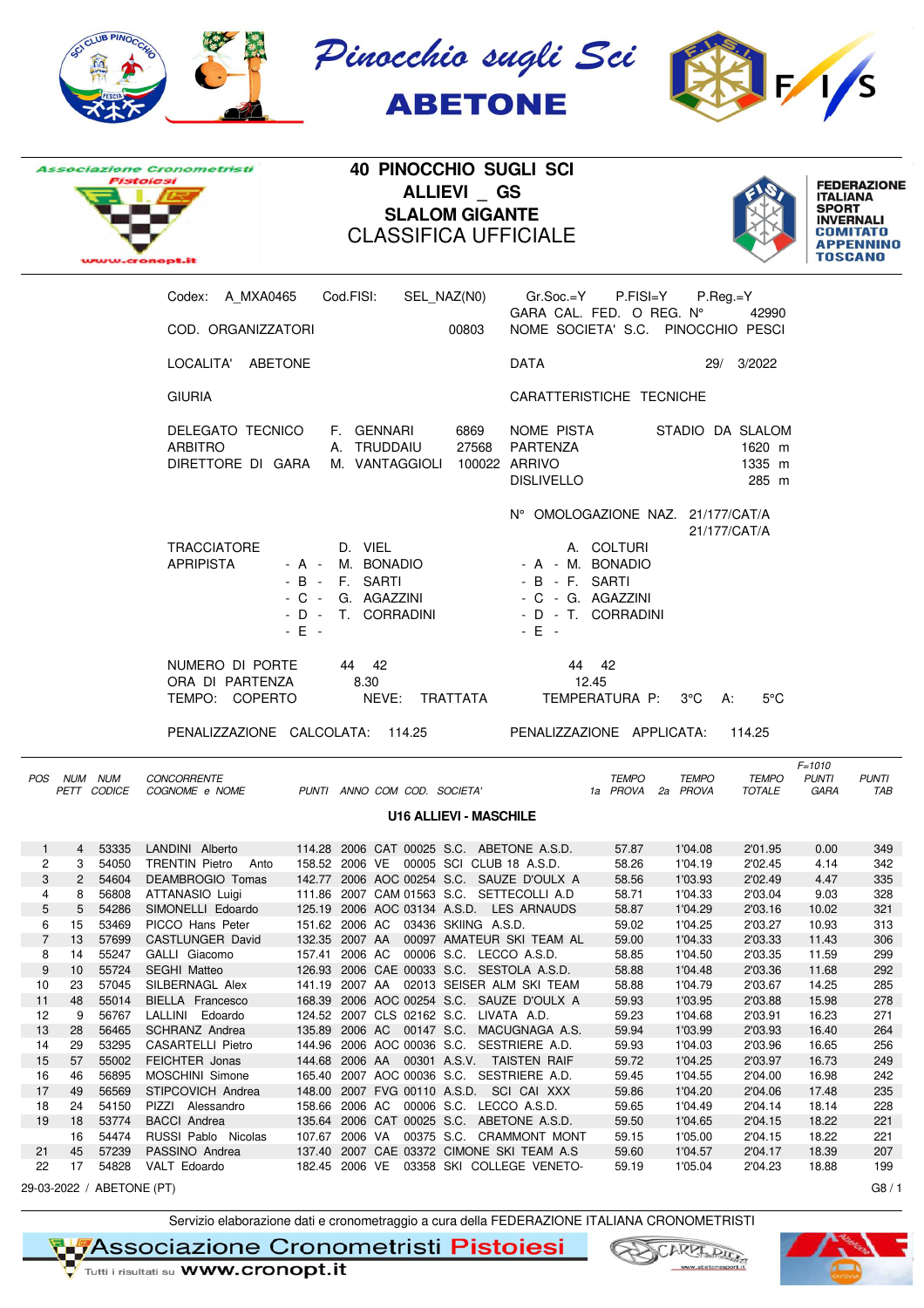





 $5010$ 

|          | POS NUM NUM | PETT CODICE | <b>CONCORRENTE</b><br>COGNOME e NOME          |                |  | PUNTI ANNO COM COD. SOCIETA'                                  | <b>TEMPO</b><br>1a PROVA | <b>TEMPO</b><br>2a PROVA | <b>TEMPO</b><br><b>TOTALE</b> | $r = 1010$<br><b>PUNTI</b><br>GARA | <b>PUNTI</b><br>TAB  |
|----------|-------------|-------------|-----------------------------------------------|----------------|--|---------------------------------------------------------------|--------------------------|--------------------------|-------------------------------|------------------------------------|----------------------|
| 23       | 25          | 55464       | CAISELLI Marco                                | 174.20 2006 VE |  | 00018 S.C. CORTINA A.S.D.                                     | 59.84                    | 1'04.41                  | 2'04.25                       | 19.05                              | 192                  |
| 24       | 35          | 56262       | SBOCCHI Samuele                               | 159.98 2006 TN |  | 00329 SPORTING CLUB MADON                                     | 59.67                    | 1'04.69                  | 2'04.36                       | 19.96                              | 185                  |
| 25       | 43          | 54091       | <b>SCESA Pietro</b>                           |                |  | 158.98 2006 AC 00930 S.C. RADICI GROUP S                      | 59.81                    | 1'04.62                  | 2'04.43                       | 20.54                              | 178                  |
| 26       | 19          | 55796       | REJ Giacomo Fernand                           |                |  | 138.56 2006 AOC 00036 S.C. SESTRIERE A.D.                     | 59.72                    | 1'04.82                  | 2'04.54                       | 21.45                              | 171                  |
| 27       | 21          | 54360       | RIZZO Orazio                                  |                |  | 153.77 2006 CAM 00520 SCI ACCADEMICO ITAL                     | 59.86                    | 1'04.78                  | 2'04.64                       | 22.28                              | 164                  |
| 28       | 67          | 57686       | LORANZI Luca                                  |                |  | 149.52 2007 TN 00329 SPORTING CLUB MADON                      | 59.81                    | 1'04.93                  | 2'04.74                       | 23.11                              | 157                  |
| 29       | 37          | 53949       | SANTI Mirko                                   |                |  | 129.38 2006 CAT 02928 S.C. DOGANACCIA A.S                     | 59.44                    | 1'05.55                  | 2'04.99                       | 25.18                              | 150                  |
| 30       | 26          | 55986       | FONTANA Federico                              | 143.63 2006 TN |  | 00063 U.S. MONTI PALLIDI                                      | 1'00.01                  | 1'05.09                  | 2'05.10                       | 26.09                              | 142                  |
| 31       | 50          | 54310       | WOLFSGRUBER Maximil                           | 159.82 2006 AA |  | 03412 A.S.D. KRONPLATZ SK                                     | 1'00.05                  | 1'05.40                  | 2'05.45                       | 28.99                              | 135                  |
| 32       | 97          | 53999       | LINDER Rene'                                  | 164.74 2006 AA |  | 00078 S.C. GARDENA RAIFFE                                     | 1'00.52                  | 1'05.24                  | 2'05.76                       | 31.55                              | 128                  |
| 33       | 55          | 54197       | <b>BASSANINI Yannick</b>                      | 145.34 2006 VA |  | 00054 S.C. COURMAYEUR MON 1'00.21                             |                          | 1'05.57                  | 2'05.78                       | 31.72                              | 121                  |
| 34       | 22          | 54334       | TINTORRI Francesco                            |                |  | 164.22 2006 CAE 00033 S.C. SESTOLA A.S.D.                     | 59.66                    | 1'06.22                  | 2'05.88                       | 32.55                              | 114                  |
| 35       | 83          | 56339       | PLIEGER Manuel                                |                |  | 183.48 2006 AA 00435 AMATEURSPORTCLUB SA                      | 1'00.95                  | 1'05.56                  | 2'06.51                       | 37.77                              | 107                  |
| 36       | 92          | 53930       | SECCO Giovanni                                | 169.13 2006 AC |  | 01031 S.C. GOGA MOTTARONE 1'00.54                             |                          | 1'06.05                  | 2'06.59                       | 38.43                              | 100                  |
| 37       | 64          | 56196       | JACQUEMOD Christoph                           | 135.67 2006 VA |  | 00054 S.C. COURMAYEUR MON 1'00.75                             |                          | 1'05.87                  | 2'06.62                       | 38.68                              | 93                   |
| 38       | 31          | 54736       | <b>HULTBERG Lowe Nils</b>                     | 124.30 2006 VA |  | 00260 S.C. VAL D'AYAS A.S.                                    | 1'00.55                  | 1'06.09                  | 2'06.64                       | 38.84                              | 85                   |
| 39       | 72          | 54491       | <b>ANTONIAZZI Giulio</b>                      |                |  | 185.24 2006 AOC 03306 GOLDEN TEAM CECCARE 1'00.79             |                          | 1'06.01                  | 2'06.80                       | 40.17                              | 78                   |
| 40       | 70          | 56031       | MARIUZZO Riccardo                             |                |  | 154.52 2006 AC 00006 S.C. LECCO A.S.D.                        | 1'00.47                  | 1'06.79                  | 2'07.26                       | 43.98                              | 71                   |
|          | 36          | 53210       | RAGONE Pietro                                 | 115.90 2006 VA |  | 00107 A.S.D. S.C. GRESSON                                     | 1'00.71                  | 1'06.55                  | 2'07.26                       | 43.98                              | 71                   |
| 42       | 82          | 55836       | SQUERI Federico                               |                |  | 142.44 2006 CAE 00967 A.S.D. SCI CLUB SCH                     | 1'00.90                  | 1'06.42                  | 2'07.32                       | 44.47                              | 57                   |
| 43       | 93          | 55363       | <b>ANTONINI Tommaso</b>                       |                |  | 190.92 2006 AOC 00791 S.C. VARALLO A.D.                       | 1'01.00                  | 1'06.33                  | 2'07.33                       | 44.56                              | 50                   |
| 44       | 84          | 54017       | BIELLER Herve'                                |                |  | 130.42 2006 VA 00375 S.C. CRAMMONT MONT                       | 1'01.02                  | 1'06.47                  | 2'07.49                       | 45.88                              | 43                   |
| 45       | 11          | 56042       | COSTA Edoardo                                 |                |  | 162.91 2006 CAB 00582 S.C. EUR A.S.D.                         | 1'00.63                  | 1'07.24                  | 2'07.87                       | 49.03                              | 36                   |
| 46       | 41          | 56508       | <b>FRANCO Nicolo'</b>                         |                |  | 192.72 2006 VE 00018 S.C. CORTINA A.S.D.                      | 1'00.92                  | 1'06.98                  | 2'07.90                       | 49.28                              | 28                   |
| 47       | 75          | 56723       |                                               | 153.92 2007 TN |  | 03395 SCI CLUB EDELWEISS                                      |                          |                          |                               |                                    | 21                   |
|          |             | 57065       | MASSARENTI Matteo                             |                |  | PINTO Giovanni Tomm 172.79 2007 CLS 03088 SCI CLUB ORSELLO MA | 1'01.03                  | 1'07.61                  | 2'08.64                       | 55.41                              |                      |
| 48<br>49 | 30<br>73    | 54685       | CECCARELLI Luca                               |                |  | 154.29 2006 CAT 02928 S.C. DOGANACCIA A.S                     | 1'00.66<br>1'01.03       | 1'08.13<br>1'08.41       | 2'08.79<br>2'09.44            | 56.65<br>62.03                     | 14<br>$\overline{7}$ |
|          | 1           | 54671       | NON CLAS. PER 2a PROVA<br>74<br>VACCA Tommaso | 189.98 2006 LI |  | 03367 SKI CLUB SAVONA A.S                                     |                          |                          |                               |                                    |                      |
|          | 6           | 57769       | MORETTI Filiberto                             |                |  | 177.06 2007 CUM 03215 S.C. NAZIONALE A.D.                     |                          |                          |                               |                                    |                      |
|          | 33          | 57474       | ZANIER Simone                                 |                |  | 206.82 2007 FVG 00055 SCI C.A.I.<br>MONTE LU                  |                          |                          |                               |                                    |                      |
|          | 38          | 58354       | <b>TARICANI Valerio</b><br>Ma                 |                |  | 162.50 2007 CAM 00520 SCI ACCADEMICO ITAL                     |                          |                          |                               |                                    |                      |
|          | 40          | 54756       | DI GREGORIO Simone                            |                |  | 204.91 2006 CAB 00660 S.C. CAMPO FELICE -                     |                          |                          |                               |                                    |                      |
|          | 42          | 59960       | <b>BALBO</b> Giacomo                          | 207.83 2007 LI |  | 03390 SANGIACOMO CARDINI                                      |                          |                          |                               |                                    |                      |
|          | 44          | 53256       | CALDART Stefano                               |                |  | 181.55 2006 VE 01053 S.C. LIMANA A.S.D.                       |                          |                          |                               |                                    |                      |
|          | 47          | 54696       | <b>TAMBURINI Alessandr</b>                    |                |  | 211.46 2006 CUM 03215 S.C. NAZIONALE A.D.                     |                          |                          |                               |                                    |                      |
|          | 51          | 54396       | MELCHIORRE Filippo                            |                |  | 162.91 2006 CLS 00890 S.C. SOCIETA' SPORT                     |                          |                          |                               |                                    |                      |
|          | 52          | 55742       | BIACOLI Nicolo'                               |                |  | 199.62 2006 VE 00005 SCI CLUB 18 A.S.D.                       |                          |                          |                               |                                    |                      |
|          | 53          | 53406       | MARTINI Lorenzo                               |                |  | 155.61 2006 CAT 03249 ACADEMY SCHOOL VAL                      |                          |                          |                               |                                    |                      |
|          | 54          | 53619       | SCHIAVI Tommaso                               |                |  | 191.53 2006 AC 00930 S.C. RADICI GROUP S                      |                          |                          |                               |                                    |                      |
|          | 56          | 54422       | VALGIMIGLI Giorgio                            |                |  | 208.76 2006 FVG 00090 A.S.D. SOCIETA' SPO                     |                          |                          |                               |                                    |                      |
|          | 58          | 55342       | PAOLINI Lorenzo                               |                |  | 179.40 2006 CLS 03556 SCI CLUB MM CREW A.                     |                          |                          |                               |                                    |                      |
|          | 59          | 56838       | DE ROCCIS Raffaele                            |                |  | 209.36 2007 CAB 03252 A.S.D. OVINDOLI EXT                     |                          |                          |                               |                                    |                      |
|          | 61          | 53376       | LIBRICI Umberto                               | 191.44 2006 LI |  | 03367 SKI CLUB SAVONA A.S                                     |                          |                          |                               |                                    |                      |
|          | 62          | 56807       | <b>FERRARIS Fabio</b>                         |                |  | 191.30 2007 AC 03288 A.S.D. OSSOLA SKI T                      |                          |                          |                               |                                    |                      |
|          | 65          | 53729       | ROMANO Edoardo                                |                |  | 152.53 2006 CAM 00611 S.C. VESUVIO A.S.D.                     |                          |                          |                               |                                    |                      |
|          | 66          | 54423       | MAFFUCCI Albertofil                           |                |  | 173.26 2006 AOC 00254 S.C. SAUZE D'OULX A                     |                          |                          |                               |                                    |                      |
|          | 69          | 57930       | DE LUCA Valerio                               |                |  | 206.59 2007 CAB 02351 S.C. OVINDOLI A.D.                      |                          |                          |                               |                                    |                      |
|          | 71          | 53700       | MATTIOLI Alessio                              |                |  | 173.76 2006 AC 01632 CENTRO AGONISTICO D                      |                          |                          |                               |                                    |                      |
|          | 76          | 58466       | TROSSO Francesco                              | 243.87 2007 LI |  | 03182 SCI & SNOW CLUB CEV                                     |                          |                          |                               |                                    |                      |
|          | 77          | 54302       | MANAIGO Michele                               |                |  | 181.81 2006 VE 00026 S.C. AURONZO A.D.                        |                          |                          |                               |                                    |                      |
|          | 78          | 53491       | <b>FAURE CAIRE Mattia</b>                     |                |  | 184.21 2006 AOC 00254 S.C. SAUZE D'OULX A                     |                          |                          |                               |                                    |                      |
|          | 79          | 55461       | ORLANDI Francesco M                           |                |  | 162.92 2006 CLS 02162 S.C. LIVATA A.D.                        |                          |                          |                               |                                    |                      |
|          | 80          | 58504       | CORAL Matteo                                  |                |  | 187.38 2007 FVG 02691 BACHMANN SPORT COLL                     |                          |                          |                               |                                    |                      |
|          | 81          | 54907       | QUARANTA Alessandro                           |                |  | 133.16 2006 CAM 00520 SCI ACCADEMICO ITAL                     |                          |                          |                               |                                    |                      |
|          | 85          | 54912       | CONTINI Diego                                 |                |  | 151.95 2006 CAE 00967 A.S.D. SCI CLUB SCH                     |                          |                          |                               |                                    |                      |
|          | 86          | 54723       | GELLERA Alessandro                            |                |  | 197.11 2006 FVG 02691 BACHMANN SPORT COLL                     |                          |                          |                               |                                    |                      |
|          | 87          | 55873       | NERI Piero                                    |                |  | 201.75 2006 CAT 01434 S.C. LANCIOTTO A.S.                     |                          |                          |                               |                                    |                      |
|          | 88          | 54864       | NICOLINI Giacomo                              |                |  | 155.51 2006 TN 02653 FALCONERI SKITEAM A                      |                          |                          |                               |                                    |                      |

89 58336 VANZI Emilio 234.23 2007 CAB 02351 S.C. OVINDOLI A.D.

29-03-2022 / ABETONE (PT) G8 / 2

Servizio elaborazione dati e cronometraggio a cura della FEDERAZIONE ITALIANA CRONOMETRISTI

**RIZASSociazione Cronometristi Pistoiesi** 



Tutti i risultati su **WWW.Cronopt.it**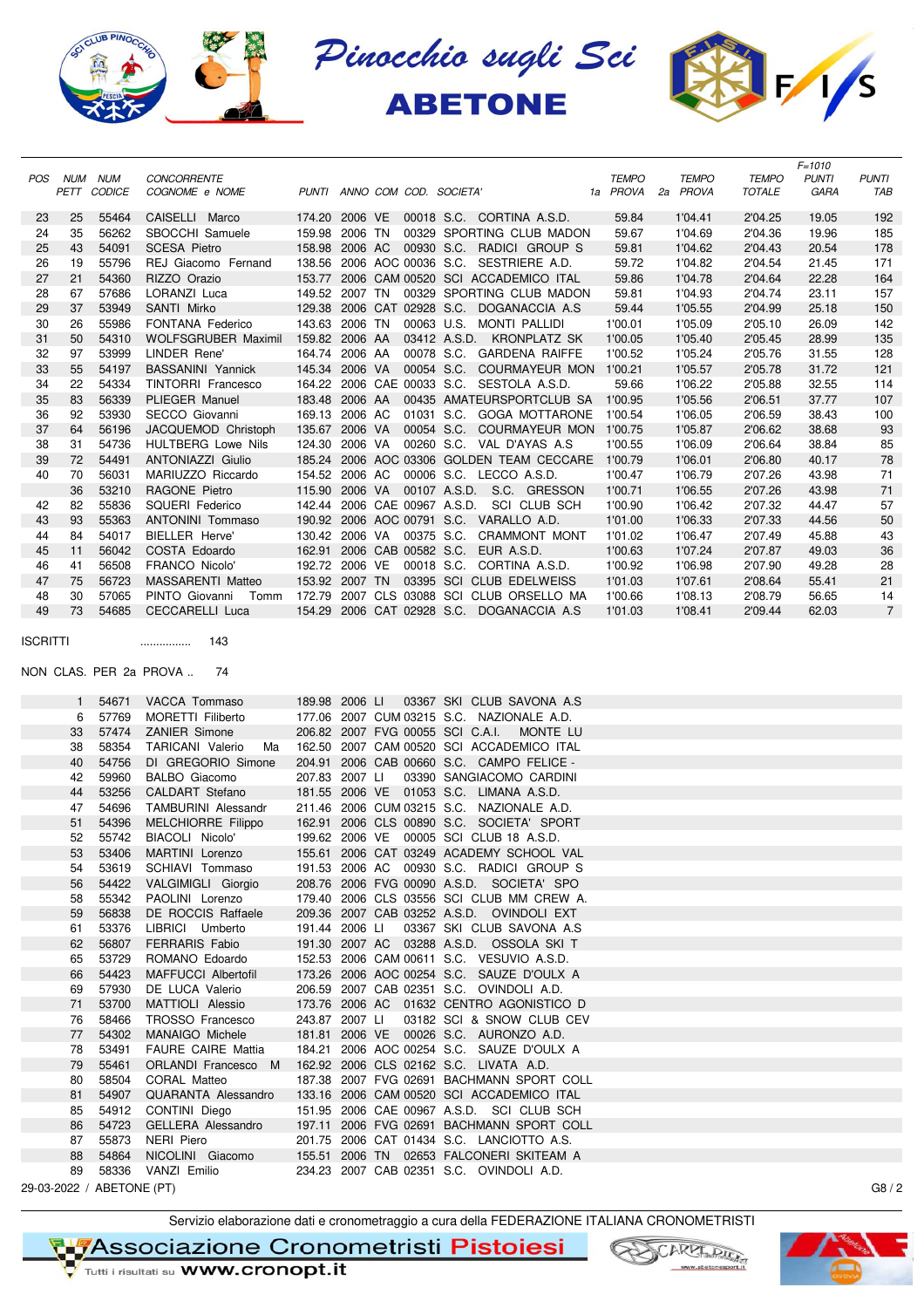





|                                         |                                                      |                              |                                                                                       |              |                                   |                               | $F = 1010$           |                     |
|-----------------------------------------|------------------------------------------------------|------------------------------|---------------------------------------------------------------------------------------|--------------|-----------------------------------|-------------------------------|----------------------|---------------------|
| POS NUM NUM<br>PETT CODICE              | <b>CONCORRENTE</b><br>COGNOME e NOME                 | PUNTI ANNO COM COD. SOCIETA' |                                                                                       | <b>TEMPO</b> | <b>TEMPO</b><br>1a PROVA 2a PROVA | <b>TEMPO</b><br><b>TOTALE</b> | <b>PUNTI</b><br>GARA | <b>PUNTI</b><br>TAB |
|                                         |                                                      |                              |                                                                                       |              |                                   |                               |                      |                     |
| 59320<br>90<br>91                       | PARISI Marco                                         |                              | 224.76 2007 CLS 03088 SCI CLUB ORSELLO MA                                             |              |                                   |                               |                      |                     |
| 56912<br>58312<br>94                    | BAGATELLA Teo Quy<br>DE VETTOR Giacomo               | 208.68 2007 VE               | 197.50 2007 VE 03319 ZOLDO SKI TEAM A.S.<br>01055 S.C. TRICHIANA A.D.                 |              |                                   |                               |                      |                     |
| 54800<br>95                             | <b>TRONCONI</b> Gabriele                             | 185.04 2006 AC               | 00179 BRIXIA SCI CENTRO A                                                             |              |                                   |                               |                      |                     |
| 96<br>55547                             | RUSSO Davide                                         | 250.80 2006 LI               | 00206 PRATONEVOSO G.A.M.                                                              |              |                                   |                               |                      |                     |
| 54518<br>98                             | VITTO MASSEI Nicolo                                  |                              | 146.77 2006 CAM 00520 SCI ACCADEMICO ITAL                                             |              |                                   |                               |                      |                     |
| 99<br>56466                             | MINIOTTI Mattia                                      |                              | 177.93 2006 AOC 00036 S.C. SESTRIERE A.D.                                             |              |                                   |                               |                      |                     |
| 100<br>54408                            | <b>QUARENGHI Pierfranc</b>                           |                              | 171.72 2006 CAE 03372 CIMONE SKI TEAM A.S                                             |              |                                   |                               |                      |                     |
| 101<br>55596                            | <b>RIFESSER Mike</b>                                 |                              | 153.22 2006 AA 00078 S.C. GARDENA RAIFFE                                              |              |                                   |                               |                      |                     |
| 53414<br>102                            | <b>BOLIS Nicolo'</b>                                 |                              | 185.64 2006 AC 03429 VAL PALOT SKI S.S.D                                              |              |                                   |                               |                      |                     |
| 53882<br>103<br>104<br>681203           | <b>LUSTRISSY Yannick</b>                             | 135.50 2006 VA               | 00375 S.C. CRAMMONT MONT<br>265.49 2007 CLS 03571 TERMINILLO SKI ACAD                 |              |                                   |                               |                      |                     |
| 105<br>53783                            | <b>BARBERINI Valerio</b><br>D<br>SANTACROCE Alessand | 171.29 2006 TN               | 03321 VAL DI FIEMME SKI T                                                             |              |                                   |                               |                      |                     |
| 106<br>54146                            | <b>VENDRAME Alessandro</b>                           | 216.31 2006 VE               | 00213 SEZ. U.O.E.I.<br>CANDI                                                          |              |                                   |                               |                      |                     |
| 59927<br>108                            | <b>GHIONE Valentino</b><br>Ma                        | 271.73 2007 LI               | 02783 SPORTING ALPI MARIT                                                             |              |                                   |                               |                      |                     |
| 58719<br>109                            | CALVI Alessandro                                     |                              | 177.34 2007 AOC 03173 S.C. EQUIPE PRAGELA                                             |              |                                   |                               |                      |                     |
| 110<br>54988                            | GUIDETTI Elia                                        |                              | 187.23 2006 AOC 00791 S.C. VARALLO A.D.                                               |              |                                   |                               |                      |                     |
| 112<br>58006                            | GALBIATI Giosue Lui                                  |                              | 190.99 2007 AC 00930 S.C. RADICI GROUP S                                              |              |                                   |                               |                      |                     |
| 113<br>55079                            | <b>BEZ</b> Paolo                                     |                              | 197.62 2006 VE 01153 S.C. ALLEGHE A.S.D.                                              |              |                                   |                               |                      |                     |
| 114<br>53530                            | MULACHIE' Franz Jos                                  |                              | 213.35 2006 FVG 00341 A.S.D. S.C. PORDENO                                             |              |                                   |                               |                      |                     |
| 115<br>56486                            | <b>BACULO Gustavo</b>                                |                              | 162.00 2006 CAM 03555 SCI CLUB POSILLIPO                                              |              |                                   |                               |                      |                     |
| 118<br>55536<br>119<br>57550            | D'AMATO Antonio<br>PARINI Riccardo                   |                              | 199.43 2006 CAE 00307 SCI CLUB 21 A.D.<br>142.15 2007 VA 00128 S.C. AOSTA A.S.D.      |              |                                   |                               |                      |                     |
| 53918<br>120                            | CERVETTO Giulio                                      | 168.81 2006 VA               | 00066 S.C. LA THUILE-RUTO                                                             |              |                                   |                               |                      |                     |
| 59318<br>121                            | DURISHTI VILLAFRANC                                  |                              | 203.58 2007 VE 00018 S.C. CORTINA A.S.D.                                              |              |                                   |                               |                      |                     |
| 123<br>54645                            | <b>GNESI Edoardo</b>                                 |                              | 214.29 2006 CAT 00025 S.C. ABETONE A.S.D.                                             |              |                                   |                               |                      |                     |
| 124<br>59117                            | SALETTI Francesco                                    |                              | 216.91 2007 VE 01153 S.C. ALLEGHE A.S.D.                                              |              |                                   |                               |                      |                     |
| 125<br>58453                            | ROSASCHINO Ludovico                                  |                              | 148.72 2007 VA 00066 S.C. LA THUILE-RUTO                                              |              |                                   |                               |                      |                     |
| 127<br>57304                            | BOTTINELLI Filippo                                   | 237.55 2007 LI               | 03367 SKI CLUB SAVONA A.S                                                             |              |                                   |                               |                      |                     |
| 128<br>53522                            | ABBA' Tommaso                                        |                              | 168.38 2006 AOC 00254 S.C. SAUZE D'OULX A                                             |              |                                   |                               |                      |                     |
| 129<br>58452                            | ROSASCHINO Leonardo                                  | 194.38 2007 VA               | 00066 S.C. LA THUILE-RUTO                                                             |              |                                   |                               |                      |                     |
| 57822<br>131<br>58315<br>132            | DAVARE Alberto<br>QUARANTA Federico                  | 172.92 2007 AA               | 00097 AMATEUR SKI TEAM AL<br>228.74 2007 AOC 00745 S.C. SANSICARIO CES                |              |                                   |                               |                      |                     |
| 133<br>53506                            | SAROTTO Davide                                       | 273.06 2006 LI               | 00206 PRATONEVOSO G.A.M.                                                              |              |                                   |                               |                      |                     |
| 59330<br>134                            | COSTELLA Vittorio                                    |                              | 177.80 2007 CAT 02928 S.C. DOGANACCIA A.S                                             |              |                                   |                               |                      |                     |
| 135<br>57861                            | SERIOLI Simone                                       |                              | 194.00 2007 AC 00216 S.C. SELVINO "TONI                                               |              |                                   |                               |                      |                     |
| 136<br>55483                            | PILLER COTTRER Matt                                  |                              | 185.55 2006 FVG 00003 S.C. SAPPADA A.D.                                               |              |                                   |                               |                      |                     |
| 137<br>58415                            | PICCINETTI Raffaele                                  |                              | 197.10 2007 CAT 00248 S.C. AMIATA A.S.D.                                              |              |                                   |                               |                      |                     |
| 138<br>56886                            | SISTO BESOZZI Edoar                                  |                              | 158.49 2007 VA 00054 S.C. COURMAYEUR MON                                              |              |                                   |                               |                      |                     |
| 56995<br>140                            | LONGO Lorenzo                                        |                              | 197.91 2007 TN 01184 SKI TEAM FASSA A.S.                                              |              |                                   |                               |                      |                     |
| 141<br>56166<br>143<br>55574            | RUGGERI Alessandro<br><b>FILIPPINI</b>               |                              | 188.97 2006 CAE 03372 CIMONE SKI TEAM A.S<br>185.89 2006 CAM 03555 SCI CLUB POSILLIPO |              |                                   |                               |                      |                     |
|                                         | Gianfilip                                            |                              |                                                                                       |              |                                   |                               |                      |                     |
| NON PARTITI 1a PROVA                    |                                                      |                              |                                                                                       |              |                                   |                               |                      |                     |
|                                         |                                                      |                              |                                                                                       |              |                                   |                               |                      |                     |
| 54549<br>116                            | <b>BRANCACCIO Sergio</b>                             |                              | 162.48 2006 CAM 03555 SCI CLUB POSILLIPO                                              |              |                                   |                               |                      |                     |
| 117 60100                               | TROIANO Niccolo'                                     |                              | 161.88 2007 CAM 03555 SCI CLUB POSILLIPO                                              |              |                                   |                               |                      |                     |
| 122<br>57687<br>142<br>54090            | BLASETTI Giacomo<br>PETROV Atanas Atana              |                              | 211.00 2007 CAB 00582 S.C. EUR A.S.D.<br>178.37 2006 AC 03436 SKIING A.S.D.           |              |                                   |                               |                      |                     |
|                                         |                                                      |                              |                                                                                       |              |                                   |                               |                      |                     |
| NON ARRIVATI 1a PROVA  13               |                                                      |                              |                                                                                       |              |                                   |                               |                      |                     |
|                                         |                                                      |                              |                                                                                       |              |                                   |                               |                      |                     |
| 54343<br>$7\overline{ }$<br>53241<br>12 | SPALIVIERO Luca                                      |                              | 200.71 2006 FVG 00055 SCI C.A.I. MONTE LU<br>144.29 2006 TN 01184 SKI TEAM FASSA A.S. |              |                                   |                               |                      |                     |
| 59094<br>20                             | FARINA Leonardo<br><b>LACCHI Alessandro</b>          |                              | 178.73 2007 CAB 00582 S.C. EUR A.S.D.                                                 |              |                                   |                               |                      |                     |
| 57658<br>27                             | <b>FOSSATI Federico</b>                              | 176.32 2007 LI               | 03367 SKI CLUB SAVONA A.S                                                             |              |                                   |                               |                      |                     |
| 32<br>56904                             | <b>DONATI</b> Federico                               |                              | 190.45 2007 CUM 03201 SCI C.A.I. MACERATA                                             |              |                                   |                               |                      |                     |
| 56792<br>63                             | TREVISAN Zaccaria                                    |                              | 196.27 2007 VE 02210 S.C. DRUSCIE' - COR                                              |              |                                   |                               |                      |                     |
| 68<br>54670                             | MAZZIA Filippo                                       |                              | 181.87 2006 AOC 00152 S.C. MERA A.S.D.                                                |              |                                   |                               |                      |                     |
| 55680<br>74                             | STEFANI Giovanni                                     |                              | 201.31 2006 VE 02135 A.S.D. S.C. DOLOMIT                                              |              |                                   |                               |                      |                     |
| 107<br>55210                            | FUSETTI Tommaso                                      |                              | 201.90 2006 CAT 00025 S.C. ABETONE A.S.D.                                             |              |                                   |                               |                      |                     |
| 59876<br>111                            | DI GIROLAMO Adriano                                  |                              | 266.81 2007 CAB 00660 S.C. CAMPO FELICE -                                             |              |                                   |                               |                      |                     |
| 126<br>54214<br>130<br>60051            | <b>NECCI Umberto</b><br>BIELLER Andre'               |                              | 324.24 2006 CLS 00890 S.C. SOCIETA' SPORT<br>173.58 2007 VA 00375 S.C. CRAMMONT MONT  |              |                                   |                               |                      |                     |
| 29-03-2022 / ABETONE (PT)               |                                                      |                              |                                                                                       |              |                                   |                               |                      | G8/3                |
|                                         |                                                      |                              |                                                                                       |              |                                   |                               |                      |                     |

Servizio elaborazione dati e cronometraggio a cura della FEDERAZIONE ITALIANA CRONOMETRISTI

**TL<mark>7</mark>Associazione Cronometristi Pistoiesi**<br>V Tutti i risultati su WWW.cronopt.it

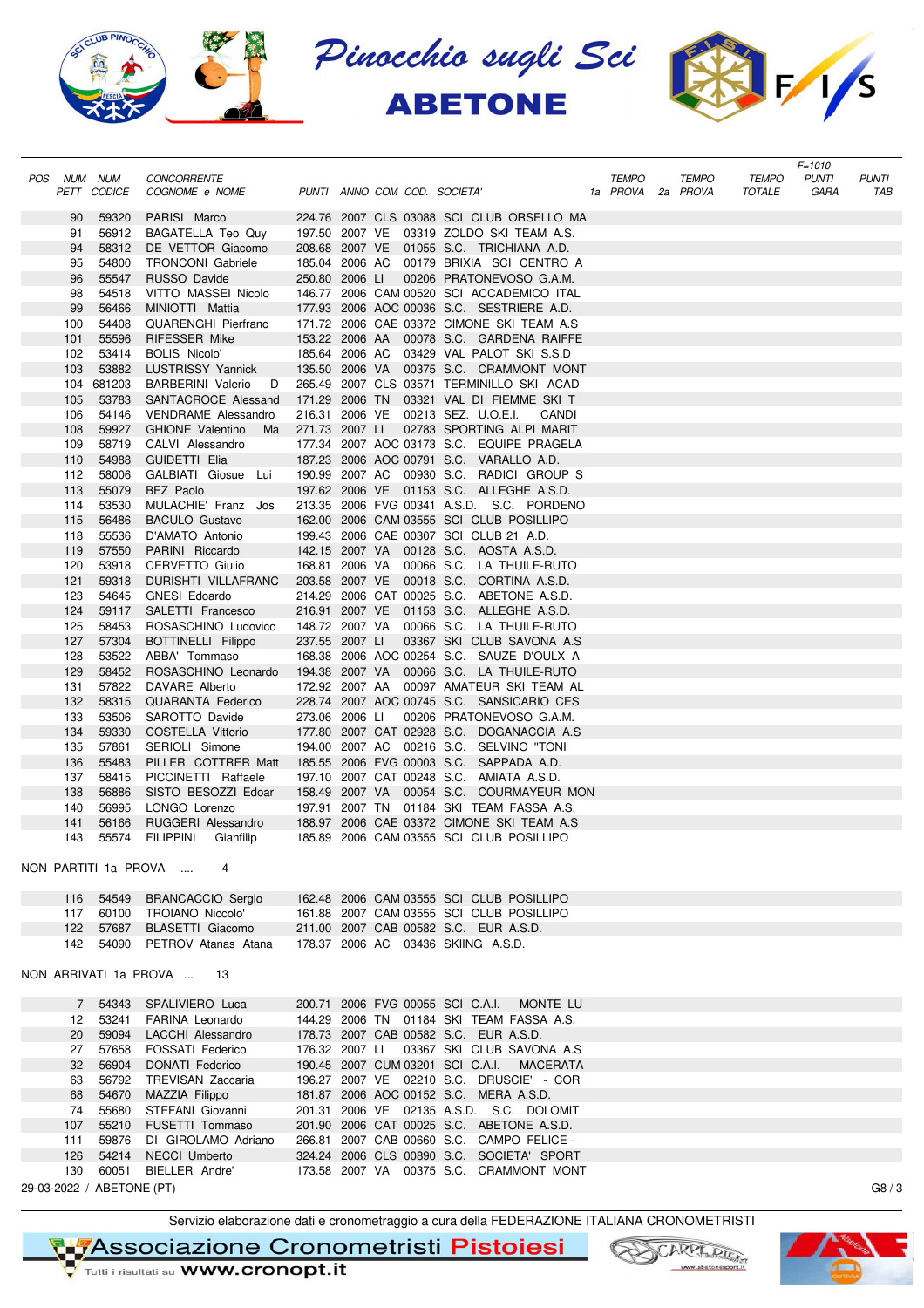

|                                                |                                                       |                      | $F = 1010$                                   |  |  |  |  |  |  |  |  |  |  |
|------------------------------------------------|-------------------------------------------------------|----------------------|----------------------------------------------|--|--|--|--|--|--|--|--|--|--|
| NUM<br><b>NUM</b><br><b>CONCORRENTE</b><br>POS |                                                       | TEMPO<br>TEMPO       | <b>TEMPO</b><br><b>PUNTI</b><br><b>PUNTI</b> |  |  |  |  |  |  |  |  |  |  |
| PETT CODICE<br>COGNOME e NOME                  | PUNTI ANNO COM COD. SOCIETA'                          | 1a PROVA<br>2a PROVA | TOTALE<br>GARA<br>TAB                        |  |  |  |  |  |  |  |  |  |  |
|                                                |                                                       |                      |                                              |  |  |  |  |  |  |  |  |  |  |
| TINTORRI Alessandro<br>139<br>59179            | 187.87 2007 CAE 00033 S.C. SESTOLA A.S.D.             |                      |                                              |  |  |  |  |  |  |  |  |  |  |
|                                                |                                                       |                      |                                              |  |  |  |  |  |  |  |  |  |  |
| SQUALIFICATI 1a PROVA                          |                                                       |                      |                                              |  |  |  |  |  |  |  |  |  |  |
|                                                |                                                       |                      |                                              |  |  |  |  |  |  |  |  |  |  |
| 60 53306<br>GIORGIONE Leonardo                 | 163.88 2006 CAE 03372 CIMONE SKI TEAM A.S PORTA N. 39 |                      |                                              |  |  |  |  |  |  |  |  |  |  |
|                                                |                                                       |                      |                                              |  |  |  |  |  |  |  |  |  |  |
| NON PARTITI 2a PROVA<br>$\Omega$               |                                                       |                      |                                              |  |  |  |  |  |  |  |  |  |  |
|                                                |                                                       |                      |                                              |  |  |  |  |  |  |  |  |  |  |
| NON ARRIVATI 2a PROVA<br>2                     |                                                       |                      |                                              |  |  |  |  |  |  |  |  |  |  |
|                                                |                                                       |                      |                                              |  |  |  |  |  |  |  |  |  |  |
|                                                |                                                       |                      |                                              |  |  |  |  |  |  |  |  |  |  |
| 55243<br><b>AVESANI Matteo</b><br>34           | 164.63 2006 VE 02210 S.C. DRUSCIE' - COR              |                      |                                              |  |  |  |  |  |  |  |  |  |  |
| 55293<br>39<br>GAMBA Leonardo Fede             | 161.13 2006 AC<br>03429 VAL PALOT SKI S.S.D           |                      |                                              |  |  |  |  |  |  |  |  |  |  |
|                                                |                                                       |                      |                                              |  |  |  |  |  |  |  |  |  |  |
| SQUALIFICATI 2a PROVA<br>0                     |                                                       |                      |                                              |  |  |  |  |  |  |  |  |  |  |

ESPOSTA ORE: 14.45 LA GIURIA

29-03-2022 / ABETONE (PT) G8 / 4

Servizio elaborazione dati e cronometraggio a cura della FEDERAZIONE ITALIANA CRONOMETRISTI

**Associazione Cronometristi Pistoiesi**<br>Tutti i risultati su WWW.cronopt.it





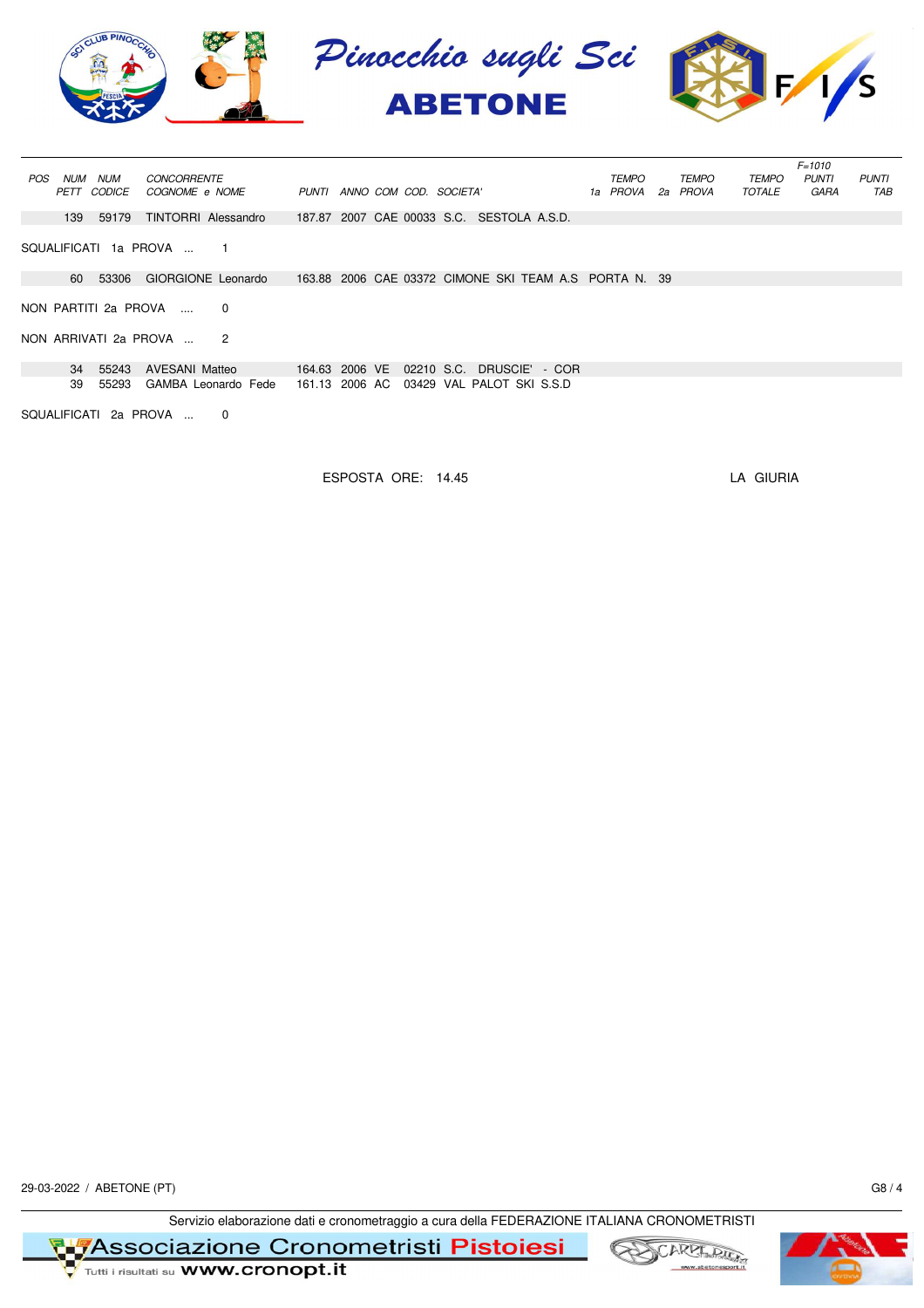







**40 PINOCCHIO SUGLI SCI ALLIEVI \_ GS SLALOM GIGANTE** CLASSIFICA UFFICIALE



|    |             |            | Codex: A_FXA0466    Cod.FISI:                                                            |                          |                                                                        |                                | SEL_NAZ(N0) Gr.Soc.=Y P.FISI=Y                                                            |                                   | $P_{\cdot}$ Reg.=Y |                           |                                    |                     |
|----|-------------|------------|------------------------------------------------------------------------------------------|--------------------------|------------------------------------------------------------------------|--------------------------------|-------------------------------------------------------------------------------------------|-----------------------------------|--------------------|---------------------------|------------------------------------|---------------------|
|    |             |            | COD. ORGANIZZATORI                                                                       |                          |                                                                        | 00803                          | GARA CAL. FED. O REG. N°<br>NOME SOCIETA' S.C. PINOCCHIO PESCI                            |                                   |                    | 42990                     |                                    |                     |
|    |             |            | LOCALITA' ABETONE                                                                        |                          |                                                                        |                                | <b>DATA</b>                                                                               |                                   |                    | 29/ 3/2022                |                                    |                     |
|    |             |            | <b>GIURIA</b>                                                                            |                          |                                                                        |                                | CARATTERISTICHE TECNICHE                                                                  |                                   |                    |                           |                                    |                     |
|    |             |            | DELEGATO TECNICO<br><b>ARBITRO</b><br>DIRETTORE DI GARA                                  |                          | F. GENNARI<br>A. TRUDDAIU<br>M. VANTAGGIOLI 100022 ARRIVO              | 6869<br>27568                  | NOME PISTA<br>PARTENZA<br><b>DISLIVELLO</b>                                               |                                   | STADIO DA SLALOM   | 1620 m<br>1335 m<br>285 m |                                    |                     |
|    |             |            |                                                                                          |                          |                                                                        |                                | N° OMOLOGAZIONE NAZ. 21/177/CAT/A                                                         |                                   |                    |                           |                                    |                     |
|    |             |            | <b>TRACCIATORE</b><br><b>APRIPISTA</b>                                                   | - B - F. SARTI<br>$-E +$ | D. VIEL<br>- A - M. BONADIO<br>- C - G. AGAZZINI<br>- D - T. CORRADINI |                                | - A - M. BONADIO<br>- B - F. SARTI<br>- C - G. AGAZZINI<br>- D - T. CORRADINI<br>$-E$ $-$ | A. COLTURI                        |                    | 21/177/CAT/A              |                                    |                     |
|    |             |            | NUMERO DI PORTE<br>ORA DI PARTENZA<br>TEMPO: COPERTO<br>PENALIZZAZIONE CALCOLATA: 112.93 |                          | 44 42<br>8.30<br>NEVE: TRATTATA                                        |                                | 44 42<br>12.45<br>PENALIZZAZIONE APPLICATA:                                               | TEMPERATURA P: 3°C A:             |                    | $5^{\circ}$ C<br>112.93   |                                    |                     |
|    | POS NUM NUM |            | CONCORRENTE<br>PETT CODICE COGNOME e NOME PUNTI ANNO COM COD. SOCIETA'                   |                          |                                                                        |                                |                                                                                           | <b>TEMPO</b><br>1a PROVA 2a PROVA | <b>TEMPO</b>       | TEMPO<br>TOTALE           | $F = 1010$<br><b>PUNTI</b><br>GARA | <b>PUNTI</b><br>TAB |
|    |             |            |                                                                                          |                          |                                                                        | <b>U16 ALLIEVI - FEMMINILE</b> |                                                                                           |                                   |                    |                           |                                    |                     |
|    | $1 \t144$   | 56127      |                                                                                          |                          |                                                                        |                                |                                                                                           |                                   | 1'07.89            | 2'09.05                   | 0.00                               | 347                 |
|    | 2 157       | 53417      | RIGHI Ludovica                                                                           |                          |                                                                        |                                | 120.08  2006 TN  03395  SCI  CLUB EDELWEISS                                               | 1'00.27                           | 1'09.04            | 2'09.31                   | 2.03                               | 340                 |
| 3  | 174         | 56538      | <b>TROCKER Nadine</b>                                                                    |                          |                                                                        |                                | 137.29 2007 AA 02013 SEISER ALM SKI TEAM                                                  | 1'00.76                           | 1'08.69            | 2'09.45                   | 3.13                               | 332                 |
| 4  | 162         | 58418      | GIARETTA Marta                                                                           |                          |                                                                        |                                | 162.92 2007 TN 02653 FALCONERI SKITEAM A                                                  | 1'01.24                           | 1'08.47            | 2'09.71                   | 5.17                               | 325                 |
| 5  |             | 222 697100 | JOHANSSON Annika Ro 165.61 2006 AA 00097 AMATEUR SKI TEAM AL                             |                          |                                                                        |                                |                                                                                           | 1'01.18                           | 1'08.89            | 2'10.07                   | 7.98                               | 317                 |
| 6  | 147         | 53478      | BETTONI MAMELI Ange 133.18 2006 AC 00179 BRIXIA SCI CENTRO A                             |                          |                                                                        |                                |                                                                                           | 1'00.90                           | 1'09.85            | 2'10.75                   | 13.30                              | 310                 |
|    | 7 190       | 53661      | FEICHTER Hannah                                                                          |                          |                                                                        |                                | 144.97 2006 AA  00301 A.S.V. TAISTEN RAIF                                                 | 1'01.36                           | 1'09.52            | 2'10.88                   | 14.32                              | 303                 |
| 8  | 149         | 55971      | MADIOTTO Ludovica                                                                        |                          |                                                                        |                                | 161.61 2006 AOC 00254 S.C. SAUZE D'OULX A                                                 | 1'01.38                           | 1'09.75            | 2'11.13                   | 16.28                              | 295                 |
|    |             |            | 9 154 54771 GRANRUAZ Rita                                                                |                          |                                                                        |                                | 132.84 2006 AA  00097 AMATEUR SKI TEAM AL                                                 | 1'01.45                           | 1'09.95            | 2'11.40                   | 18.39                              | 288                 |
|    |             |            |                                                                                          |                          |                                                                        |                                |                                                                                           |                                   |                    |                           |                                    |                     |
| 10 | 152         | 54300      | VANNI Camilla                                                                            |                          |                                                                        |                                | 128.21 2006 VE 02210 S.C. DRUSCIE' - COR                                                  | 1'01.77                           | 1'09.82            | 2'11.59                   | 19.88                              | 281                 |
| 11 | 169         | 56008      | SAVORGNANI Giulia                                                                        |                          |                                                                        |                                | 161.51 2006 VE 03358 SKI COLLEGE VENETO-                                                  | 1'02.48                           | 1'09.50            | 2'11.98                   | 22.93                              | 273                 |
| 12 | 184         | 53206      | D'ANGELO Marta                                                                           |                          |                                                                        |                                | 164.46 2006 AOC 00036 S.C. SESTRIERE A.D.                                                 | 1'01.73                           | 1'10.31            | 2'12.04                   | 23.40                              | 266                 |
| 13 | 160         | 55893      | QUINZ Ginevra                                                                            |                          |                                                                        |                                | 165.96 2006 FVG 02691 BACHMANN SPORT COLL                                                 | 1'01.48                           | 1'10.68            | 2'12.16                   | 24.34                              | 258                 |
| 14 | 155         | 58593      | DI SABATINO Alessan                                                                      |                          | 104.81 2007 CAB 00582 S.C. EUR A.S.D.                                  |                                |                                                                                           | 1'02.63                           | 1'10.08            | 2'12.71                   | 28.64                              | 251                 |
| 15 | 203         | 57772      | PICHLER Lara                                                                             |                          |                                                                        |                                | 172.49 2007 AA 03552 ASV SKITEAM PASSEIE                                                  | 1'02.63                           | 1'10.21            | 2'12.84                   | 29.66                              | 244                 |
| 16 | 159         | 59770      | ALVERA' Giulia                                                                           |                          | 173.80 2007 VE 00018 S.C. CORTINA A.S.D.                               |                                |                                                                                           | 1'03.14                           | 1'09.82            | 2'12.96                   | 30.60                              | 236                 |
| 17 | 148         | 57123      | SACCARDI Margherita                                                                      |                          |                                                                        |                                | 145.08 2007 CAE 00967 A.S.D. SCI CLUB SCH                                                 | 1'02.38                           | 1'10.66            | 2'13.04                   | 31.23                              | 229                 |
| 18 | 188         | 53553      | FABIANO Sofia                                                                            |                          |                                                                        |                                | 140.67 2006 VA 00260 S.C. VAL D'AYAS A.S                                                  | 1'02.52                           | 1'10.63            | 2'13.15                   | 32.09                              | 221                 |
|    |             |            | 19 158 53725 SARUBBI Chiara                                                              |                          |                                                                        |                                | 121.12 2006 CAM 00520 SCI ACCADEMICO ITAL                                                 | 1'02.49                           | 1'10.77            | 2'13.26                   | 32.95                              | 214                 |

29-03-2022 / ABETONE (PT) G8 / 1

Servizio elaborazione dati e cronometraggio a cura della FEDERAZIONE ITALIANA CRONOMETRISTI

19 158 53725 SARUBBI Chiara 121.12 2006 CAM 00520 SCI ACCADEMICO ITAL 1'02.49 1'10.77 2'13.26 32.95 214 20 172 56392 SALA Giorgia 162.56 2006 AC 03436 SKIING A.S.D. 1'02.98 1'10.43 2'13.41 34.12 207

22 179 54509 PAIS BIANCO Agnese 151.43 2006 VE 00018 S.C. CORTINA A.S.D. 1'02.66 1'11.15 2'13.81 37.25 192

₹∎7Associazione Cronometristi Pistoiesi

Tutti i risultati su **WWW.Cronopt.it** 

173 57453 GIAQUINTO Nicole 174.99 2007 AC 00006 S.C. LECCO A.S.D.

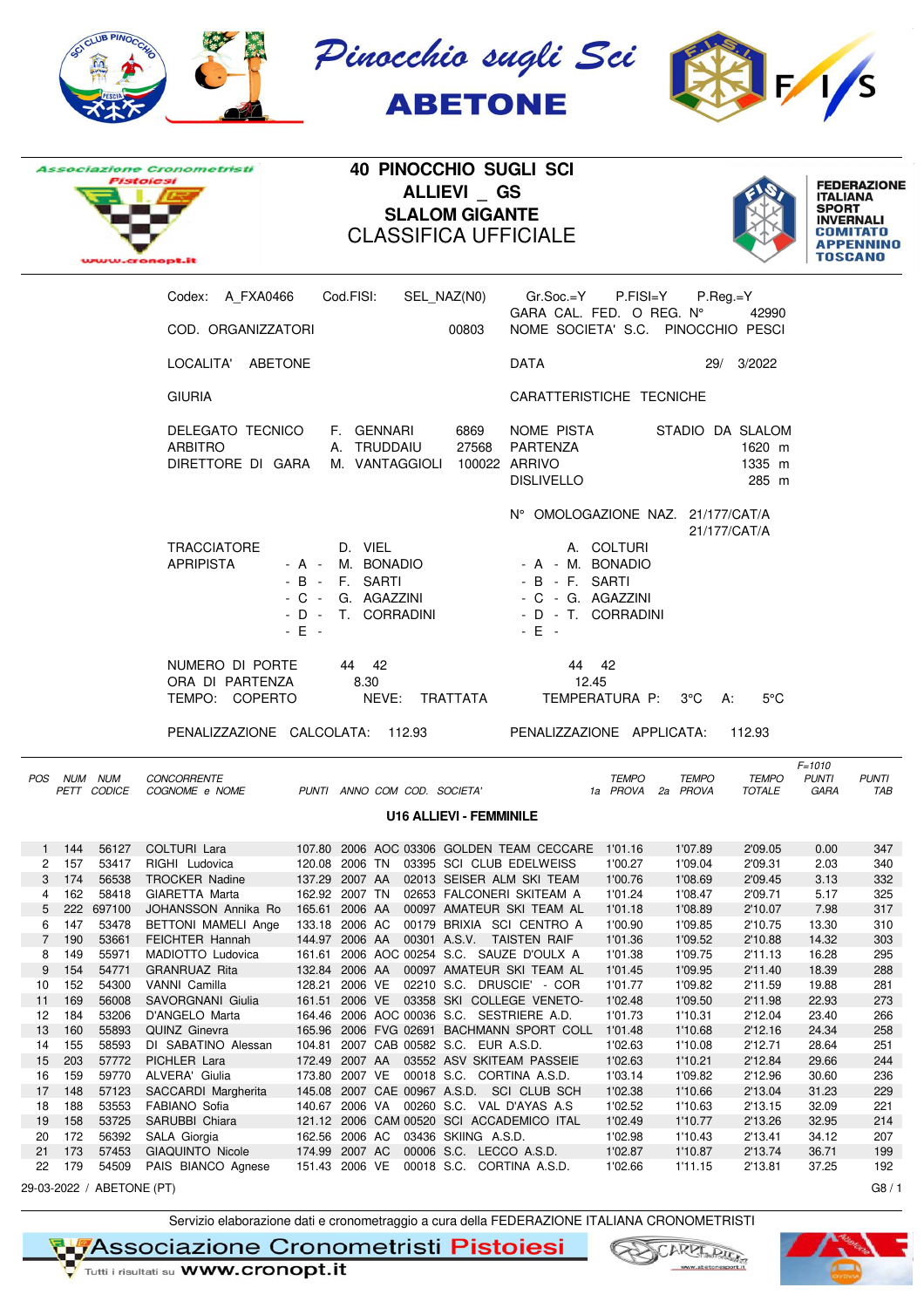





|                 |         |             |                              |                |  |                                              |              |              |               | $F = 1010$   |                |
|-----------------|---------|-------------|------------------------------|----------------|--|----------------------------------------------|--------------|--------------|---------------|--------------|----------------|
|                 | POS NUM | <b>NUM</b>  | <b>CONCORRENTE</b>           |                |  |                                              | <b>TEMPO</b> | <b>TEMPO</b> | <b>TEMPO</b>  | <b>PUNTI</b> | <b>PUNTI</b>   |
|                 |         | PETT CODICE | COGNOME e NOME               |                |  | PUNTI ANNO COM COD. SOCIETA'                 | 1a PROVA     | 2a PROVA     | <b>TOTALE</b> | GARA         | TAB            |
| 23              | - 165   | 57967       | PISTILLI Valentina           |                |  | 120.16 2007 CAB 00582 S.C. EUR A.S.D.        | 1'03.25      | 1'10.77      | 2'14.02       | 38.90        | 185            |
| 24              | 164     | 59932       | <b>LUSTRISSY Anais</b>       |                |  | 165.16 2007 VA 00375 S.C. CRAMMONT MONT      | 1'03.23      | 1'10.99      | 2'14.22       | 40.46        | 177            |
| 25              | 193     | 56583       | <b>GOTTARDI Camilla</b>      |                |  | 164.90 2007 TN 00063 U.S. MONTI PALLIDI      | 1'03.32      | 1'11.02      | 2'14.34       |              |                |
|                 |         |             |                              |                |  |                                              |              |              |               | 41.40        | 170            |
| 26              | 146     | 53498       | TRAMONTANO Virginia          |                |  | 133.14 2006 CLS 02162 S.C. LIVATA A.D.       | 1'02.85      | 1'11.55      | 2'14.40       | 41.87        | 162            |
| 27              | 163     | 55969       | MIZZAU Giulia                |                |  | 194.07 2006 FVG 02691 BACHMANN SPORT COLL    | 1'03.09      | 1'11.39      | 2'14.48       | 42.50        | 155            |
| 28              | 168     | 54925       | ALLOERO Isabella             |                |  | 173.19 2006 AOC 00795 S.C. CLAVIERE A.D.     | 1'03.17      | 1'11.64      | 2'14.81       | 45.08        | 148            |
| 29              | 191     | 54754       | ZANETTI Francesca            |                |  | R 173.42 2006 AC 00930 S.C. RADICI GROUP S   | 1'03.90      | 1'11.09      | 2'14.99       | 46.49        | 140            |
| 30              | 233     | 56106       | <b>TASCHLER Norah</b>        |                |  | 177.47 2006 AA 00309 AMATEURSPORTCLUB GS     | 1'03.16      | 1'12.06      | 2'15.22       | 48.29        | 133            |
| 31              | 199     | 56728       | <b>CERESA Giulia</b>         |                |  | 156.47 2007 VA 00107 A.S.D. S.C. GRESSON     | 1'03.85      | 1'11.59      | 2'15.44       | 50.01        | 126            |
| 32              | 239     | 58463       | ROSSI Vittoria               |                |  | 195.79 2007 TN 02653 FALCONERI SKITEAM A     | 1'04.13      | 1'11.45      | 2'15.58       | 51.11        | 118            |
| 33              | 210     | 53539       | <b>TURRI Aurora</b>          |                |  | 180.30 2006 AOC 02657 EQUIPE LIMONE A.D.     | 1'03.56      | 1'12.35      | 2'15.91       | 53.69        | 111            |
| 34              | 183     | 57875       | CARBONI Anna                 |                |  | 173.69 2007 FVG 00673 SCI CLUB 70 A.S.D.     | 1'04.16      | 1'11.76      | 2'15.92       | 53.77        | 103            |
| 35              | 234     | 58519       | <b>MARCHESI Sofia</b>        |                |  | 222.77 2007 FVG 00110 A.S.D. SCI CAI XXX     | 1'04.24      | 1'11.79      | 2'16.03       | 54.63        | 96             |
| 36              | 244     | 54072       | <b>GIRTLER Leonie</b>        |                |  | 159.44 2006 AA 01069 RENNGEMEINSCHAFT WI     | 1'04.46      | 1'11.65      | 2'16.11       | 55.25        | 89             |
| 37              | 197     | 55150       | MIGLIARDI Francesca          |                |  | 179.50 2006 AOC 00961 S.C. VALCHISONE - C    | 1'04.43      | 1'11.77      | 2'16.20       | 55.96        | 81             |
| 38              | 249     | 57390       | <b>FUMAGALLI Sofia</b>       |                |  | 190.60 2007 VA 03615 A.S.D. CLUB DE SKI      | 1'04.94      | 1'11.31      | 2'16.25       | 56.35        | 74             |
| 39              | 216     | 54774       | <b>WEISS Lucrezia</b>        |                |  | 184.38 2006 TN 01184 SKI TEAM FASSA A.S.     | 1'04.04      | 1'12.44      | 2'16.48       | 58.15        | 66             |
| 40              | 196     | 55827       | BILLIANI llaria              |                |  | 195.00 2006 FVG 00547 A.S.D. SCI CLUB MON    | 1'03.60      | 1'12.89      | 2'16.49       | 58.23        | 59             |
| 41              | 156     | 57629       | ZALUM Valeria                |                |  | 149.06 2007 CAT 00025 S.C. ABETONE A.S.D.    | 1'03.61      | 1'13.05      | 2'16.66       | 59.56        | 52             |
| 42              | 220     | 53344       | CASTALDO Adriana             |                |  | 152.78 2006 AOC 03422 EQUIPE BEAULARD S.S    | 1'03.93      | 1'12.96      | 2'16.89       | 61.36        | 44             |
| 43              | 171     | 54000       | SIMONI Giada                 |                |  | 162.76 2006 CAT 03249 ACADEMY SCHOOL VAL     | 1'04.24      | 1'13.26      | 2'17.50       | 66.13        | 37             |
| 44              | 211     | 695519      | LOLIVA Elena Ilaria          |                |  | 219.00 2007 FVG 02691 BACHMANN SPORT COLL    | 1'04.12      | 1'13.43      | 2'17.55       | 66.52        | 30             |
| 45              | 221     | 58257       | MARIANI Giulia               |                |  | 172.45 2007 AC 00084 CIRCOLO SCIATORI MA     | 1'04.55      | 1'13.47      | 2'18.02       | 70.20        | 22             |
| 46              | 227     | 56944       | ROMELE Marta                 |                |  | 188.72 2007 AC 03429 VAL PALOT SKI S.S.D     | 1'04.94      | 1'13.14      | 2'18.08       | 70.67        | 15             |
| 47              | 217     | 55129       | <b>MANTINO Gaia</b>          |                |  | 178.70 2006 AC 01632 CENTRO AGONISTICO D     | 1'05.02      | 1'14.70      | 2'19.72       | 83.51        | $\overline{7}$ |
|                 |         |             |                              |                |  |                                              |              |              |               |              |                |
| <b>ISCRITTI</b> |         |             | 122<br>                      |                |  |                                              |              |              |               |              |                |
|                 |         |             |                              |                |  |                                              |              |              |               |              |                |
|                 |         |             | NON CLAS. PER 2a PROVA<br>56 |                |  |                                              |              |              |               |              |                |
|                 |         |             |                              |                |  |                                              |              |              |               |              |                |
|                 | 151     | 58445       | PETRINI Laila                | 170.64 2007 LI |  | 03390 SANGIACOMO CARDINI                     |              |              |               |              |                |
|                 | 161     | 54776       | MENEGHETTI Emma              |                |  | 170.50 2006 VE 00005 SCI CLUB 18 A.S.D.      |              |              |               |              |                |
|                 | 167     | 690882      | <b>FRANCONI Camilla</b>      |                |  | 2006 CUM 03201 SCI C.A.I.<br><b>MACERATA</b> |              |              |               |              |                |
|                 | 170     | 53534       | GIAMMARIOLI Giorgia          |                |  | 299.21 2006 CLS 03621 FRASCATI CLUB DE SK    |              |              |               |              |                |
|                 | 176     | 87679       | MILFA Marta                  | 177.07 2006 LI |  | 03390 SANGIACOMO CARDINI                     |              |              |               |              |                |
|                 | 177     | 57993       | DE MARIA Lucrezia            |                |  | 156.59 2007 CAM 00520 SCI ACCADEMICO ITAL    |              |              |               |              |                |
|                 | 178     | 56117       | LOMBARDI Sofia Anna          |                |  | 165.83 2006 CAM 00520 SCI ACCADEMICO ITAL    |              |              |               |              |                |
|                 | 180     | 54591       | FABBRI Vittoria              |                |  | 185.57 2006 CAE 03372 CIMONE SKI TEAM A.S    |              |              |               |              |                |

Servizio elaborazione dati e cronometraggio a cura della FEDERAZIONE ITALIANA CRONOMETRISTI

180 54591 FABBRI Vittoria 185.57 2006 CAE 03372 CIMONE SKI TEAM A.S 181 57896 IANNI NERONI Maria 257.38 2007 CLS 03556 SCI CLUB MM CREW A. 182 58170 ANFOSSO Beatrice 149.87 2007 CAB 03405 SKI TEAM LE ROCCHE 189 59939 SIMON Linda 186.27 2007 VE 01153 S.C. ALLEGHE A.S.D. 194 58462 SARDU Eleonora 202.17 2007 CAE 00441 S.C. VAL CARLINA A. 198 53283 D'ARISTOTILE Maria 196.23 2006 CAM 02479 S.C. 0,40 A.D. 201 53682 CIRAVEGNA Valentina 223.91 2006 CAB 00582 S.C. EUR A.S.D. 202 54316 CATTANEO Laura 190.42 2006 VE 02210 S.C. DRUSCIE' - COR 205 57105 MATTIOLI Nicole 157.98 2007 TN 03052 FASSACTIVE A.S.D. 208 58058 PULIDO Alice 190.85 2007 LI 00206 PRATONEVOSO G.A.M. 212 56500 PIROZZI Martina 179.89 2006 CAE 00033 S.C. SESTOLA A.S.D. 213 60116 SICHEL Mia 200.09 2007 VE 02210 S.C. DRUSCIE' - COR 214 53879 PASQUALI Giulia 173.60 2006 VA 00066 S.C. LA THUILE-RUTO 215 58852 DOLCEAMORE Francesc 264.82 2007 CAB 03405 SKI TEAM LE ROCCHE 218 58044 ZEN Carolina 204.11 2007 VE 00001 U.S. ASIAGO SCI A.D 219 56574 BORGNA Teresa 205.41 2007 LI 03390 SANGIACOMO CARDINI 223 53939 ZUCCONI Vittoria 158.46 2006 CAT 03249 ACADEMY SCHOOL VAL 224 60089 GASPARRINI Matilde 194.73 2007 CAT 00775 S.C. SAT MONTECATIN 225 56836 ABBIO Anna Alice 216.18 2007 AOC 01967 S.C. VAL VERMENAGNA 226 57675 OPPEDISANO Gloria 285.82 2007 LI 03390 SANGIACOMO CARDINI 228 58185 CARPANO Sofia 209.11 2007 TN 01184 SKI TEAM FASSA A.S. 229 57946 FILIPPIN Malin 208.04 2007 VE 00065 S.C. ARABBA A.S.D. 230 57489 KLUG Beatrice 203.54 2007 AC 00621 S.C. OREZZO VALSERI 231 56458 BRACONI Sofia 212.91 2006 VE 01315 AGONISTICA SPORTMAR 232 53659 FATTORI Emma 193.52 2006 CAE 03372 CIMONE SKI TEAM A.S 235 56489 RUBAGOTTI Sara 167.82 2006 VA 00404 S.C. MONT GLACIER A 236 56496 MICCO' Nina 248.81 2006 CAB 00582 S.C. EUR A.S.D.





29-03-2022 / ABETONE (PT) G8 / 2

₹∎7Associazione Cronometristi Pistoiesi